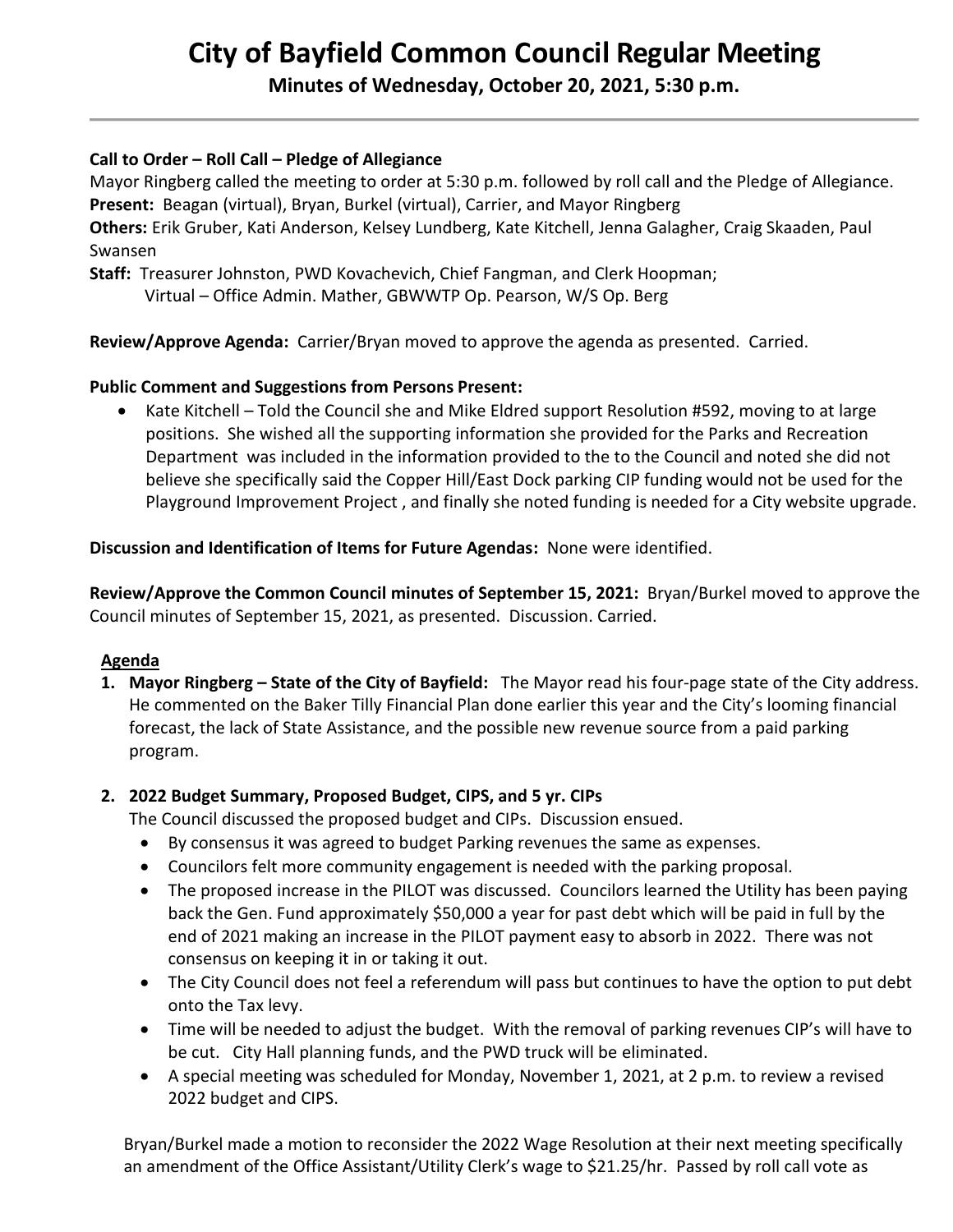follows: Beagan, Bryan, Burkel, and Carrier – yes.

 Bryan/Carrier moved to give authorization to PWD Kovachevich to enter into a contractual agreement with John Deere to purchase a new backhoe estimated in the amount of \$125,770.00. It is anticipated the price will be offset by trading in or selling the old one. Passed by roll call vote as follows: Bryan, Burkel, Carrier and Beagan – yes.

- **3. Bayfield Water Utility PILOT Payment** Discussion ensued above. No further action was taken.
- **4. Baker Tilly quote for 2021-2023 Year End Auditing Services:** Carrier/Burkel moved to approve the 2021-2023 Year End Audit Services proposal dated September 27, 2021, in the amount of \$42,315, \$49,900, and \$46,515, respectively. It was noted a single audit is included, but the year it is needed may vary. Passed by roll call vote as follows: Burkel, Carrier, Beagan, and Bryan – yes.
- **5. Bayfield County Redistricting Map:** The Council received a copy of the old districting map, and a copy of the newly adopted district map. A special thank you to Bill Bussey for his map amendments work!
- **6. Resolution #592 - Creating a single Ward in the City of Bayfield, Wisconsin:** Bryan/Carrier moved to adopt Resolution #592 as presented. Passed by roll call vote as follows: Carrier, Beagan, Bryan and Burkel – yes.
- **7. Resolution #593 – approving the temporary borrowing of \$3,000,000 for the Apostle Islands Marina Renovation Project (Construction Loan):** Bryan/Carrier made a motion to approve Resolution #593 as presented. It was understood this is a temporary construction loan and funds would be used as needed and paid back as revenues from grant sources are received. Passed by roll call vote as follows: Beagan, Bryan, Burkel, and Carrier – yes.
- **8. 2021 Apple Festival Law Enforcement Hours Report:** Informational, no action required. Chief Fangman mentioned the numerous hours worked by GLIFWC under mutual aid and donation of significant equipment including the command center trailer, four wheelers, etc. Thank you!
- **9. City of Bayfield Employee Handbooks Updates:**
- 316 Health Insurance, Life Insurance and Defined Contribution Benefits
- 317 Bayfield Recreation Center Burkel/Bryan moved to approve the Employee Handbook amendments as presented. Passed by roll call vote as follows: Bryan, Burkel, Carrier, and Beagan – yes.
- **10. Draft - Notice of Spring Election:** Informational only, no action needed.

# **11. Project Updates:**

- a. **Apostle Islands Marina Project** Scheduled to begin next week, but so far, it's off to a rocky start.
- b. **Waterfront Walk** Project is on hold until a signed agreement is received from WCMGP.
- c. **Courthouse Improvements – Review/Approve Agreement for Services from DSGW Architects** Bryan/Burkel moved to approve the agreement for design and coordination services from DSGW in the amount of \$36,720. Passed by roll call vote as follows: Burkel, Carrier, Beagan and Bryan – yes.

# **File Reports from Committees, Commission & Boards**

**Ambulance**: Minutes of February 18 and August 26, 2021  **Fire Department:** Minutes of September 13, 2021  **Harbor:** Minutes of October 4, 2021  **Library**: Minutes of September 22, 2021  **Parking:** Minutes of August 25, and September 14, 2021